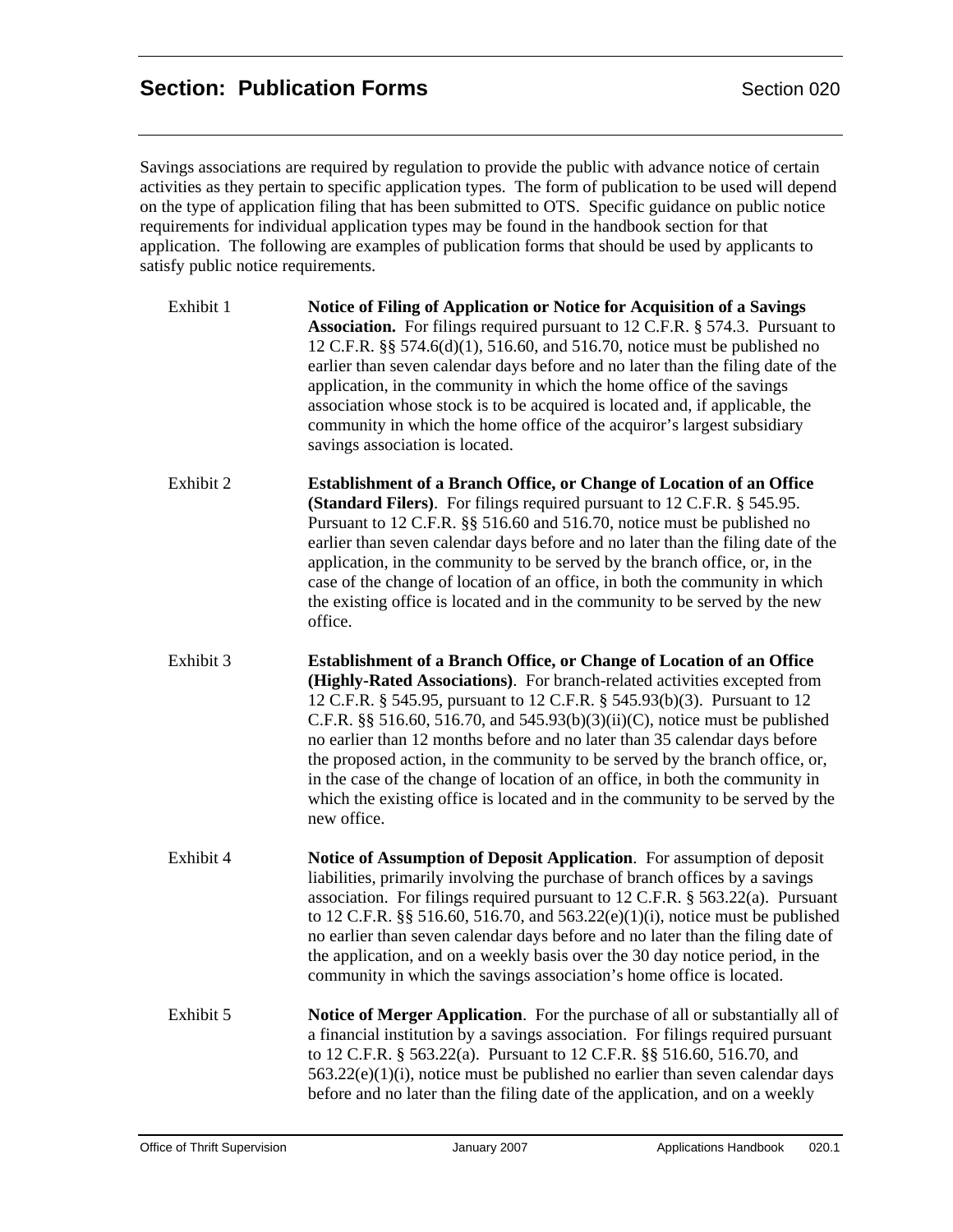basis over the 30 day notice period, in the community in which the savings association's home office is located.

Exhibit 6 **Notice of Filing of Application For Permission to Organize a Federal Savings Association**. For filings required pursuant to 12 C.F.R. § 543.2 or 552.2-1. Pursuant to 12 C.F.R. §§ 516.60 and 516.70, notice must be published no earlier than seven calendar days before and no later than the filing date of the application, in the community in which the proposed savings association's home office will be located.

Exhibit 7 **Combined Notice of Filing of Application For Acquisition Of A Savings Association And For Permission To Organize A Federal Savings Association**. For filings required pursuant to 12 C.F.R. §§ 574.3 and 552.2-1. Pursuant to 12 C.F.R. §§ 516.60 and 516.70, notice must be published no earlier than seven calendar days before and no later than the filing date of the application, in the community in which the proposed savings association's home office will be located and, if applicable, the community in which the home office of the acquiror's largest subsidiary savings association is located.

Exhibit 8 **Combined Notice of Filing Of Application For Acquisition Of A Savings Association And Notice Of Merger**. For filings required pursuant to 12 C.F.R. §§ 574.3 and 563.22(a). Pursuant to 12 C.F.R. §§ 516.60, 516.70, and 563.22(e)(1)(i), notice must be published no earlier than seven calendar days before and no later than the filing date of the application, and on a weekly basis over the 30 day notice period, in the community in which the home office of the savings association whose stock is to be acquired is located and, if applicable, the community in which the home office of the acquiror's largest subsidiary savings association is located.

Exhibit 9 **Combined Notice Of Filing Of Application For Acquisition Of A Savings Association And Application For Permission To Convert To A Federal Savings Association**. For filings required pursuant to 12 C.F.R. §§ 574.3 and 552.2-1. Pursuant to 12 C.F.R. §§ 516.60 and 516.70, notice must be published no earlier than seven calendar days before and no later than the filing date of the application, in the community in which the proposed savings association's home office is located and, if applicable, the community in which the home office of the acquiror's largest subsidiary savings association is located.

Exhibit 10 **Notice Of Filing Of Application For Permission To Convert To A Federal Savings Association**. For filings required pursuant to 12 C.F.R. §§ 543.8 or 552.2-6. Pursuant to 12 C.F.R. §§ 516.60 and 516.70, notice must be published no earlier than seven calendar days before and no later than the filing date of the application, in the community in which the proposed savings association's home office is located.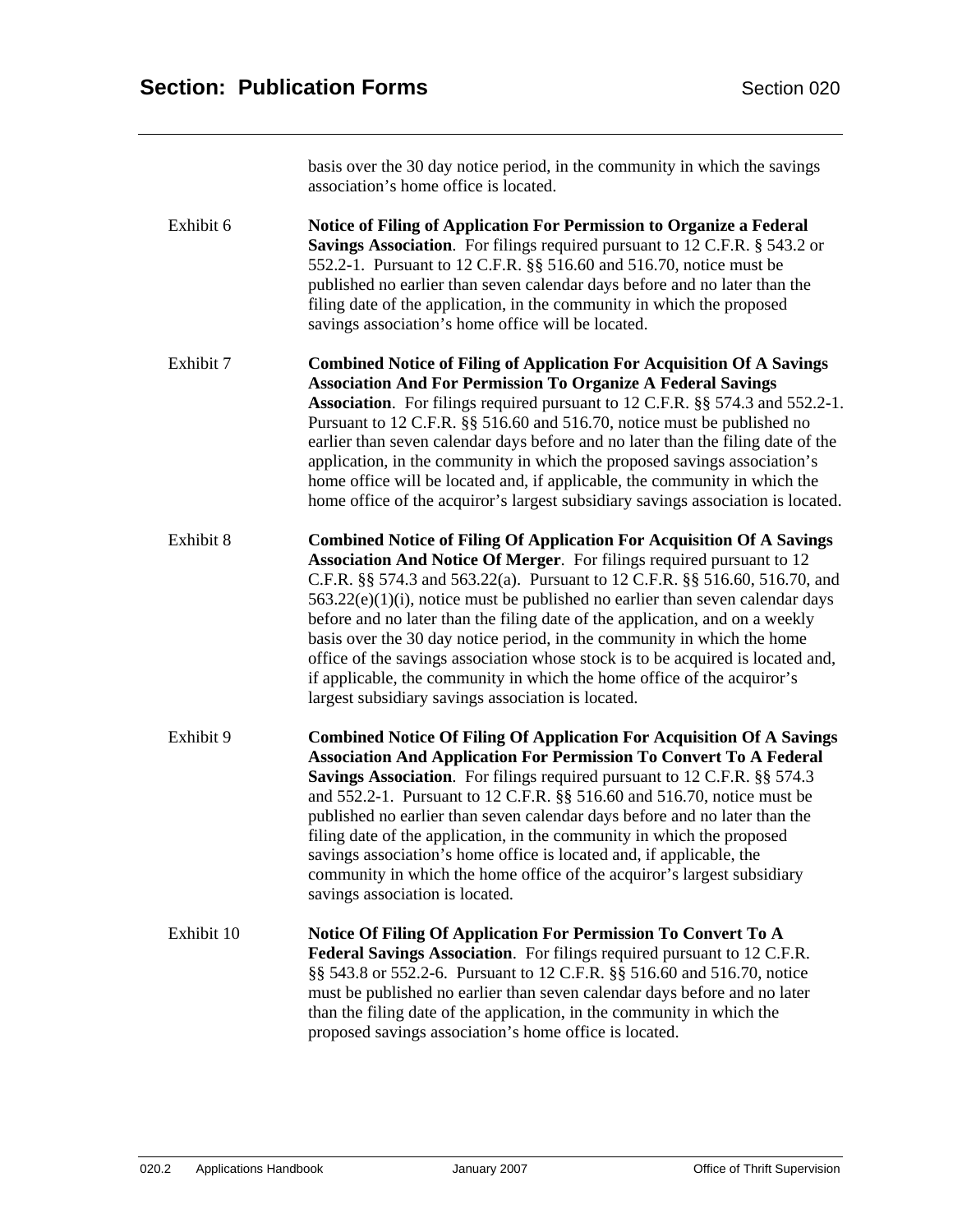### **NOTICE OF FILING OF APPLICATION OR NOTICE FOR ACQUISITION OF A SAVINGS ASSOCIATION**

This is to inform the public that under 12 C.F.R. § 574.3 of the Regulations of the Office of Thrift Supervision (OTS) for Acquisitions of Savings Associations, *[Acquiror(s) or Holding Company(ies) name, City, and State)]* will file on or about *[date]* an application with OTS, to acquire control of *[Exact Corporate Name of Target Institution, City, State].* 

Anyone may submit written comments in connection with this application within 30 calendar days of the publication of this notice. The comment must be sent simultaneously to the Regional Director, Office of Thrift Supervision, *[Street Address, City, State, and Zip Code of applicable Regional Office]*, and to the attention of *[Name or Title of contact person]* of *[Corporate Title]* to its address stated above *[or other appropriate name, title, organization and full address to ensure delivery of the comment]*. Written comments in opposition to the application should address the regulatory basis for denial of such application, and be supported by the information specified in 12 C.F.R. Section 516.120(a). You may request a meeting on such application by filing a written request for a meeting with your comment to OTS. Your request should describe the nature of the issues or facts to be discussed and the reasons why written submissions are insufficient to adequately address these facts or issues. OTS will grant a meeting request only when it finds that written submissions are insufficient to address the facts or issues raised, or otherwise determines that a meeting will benefit its decision making process.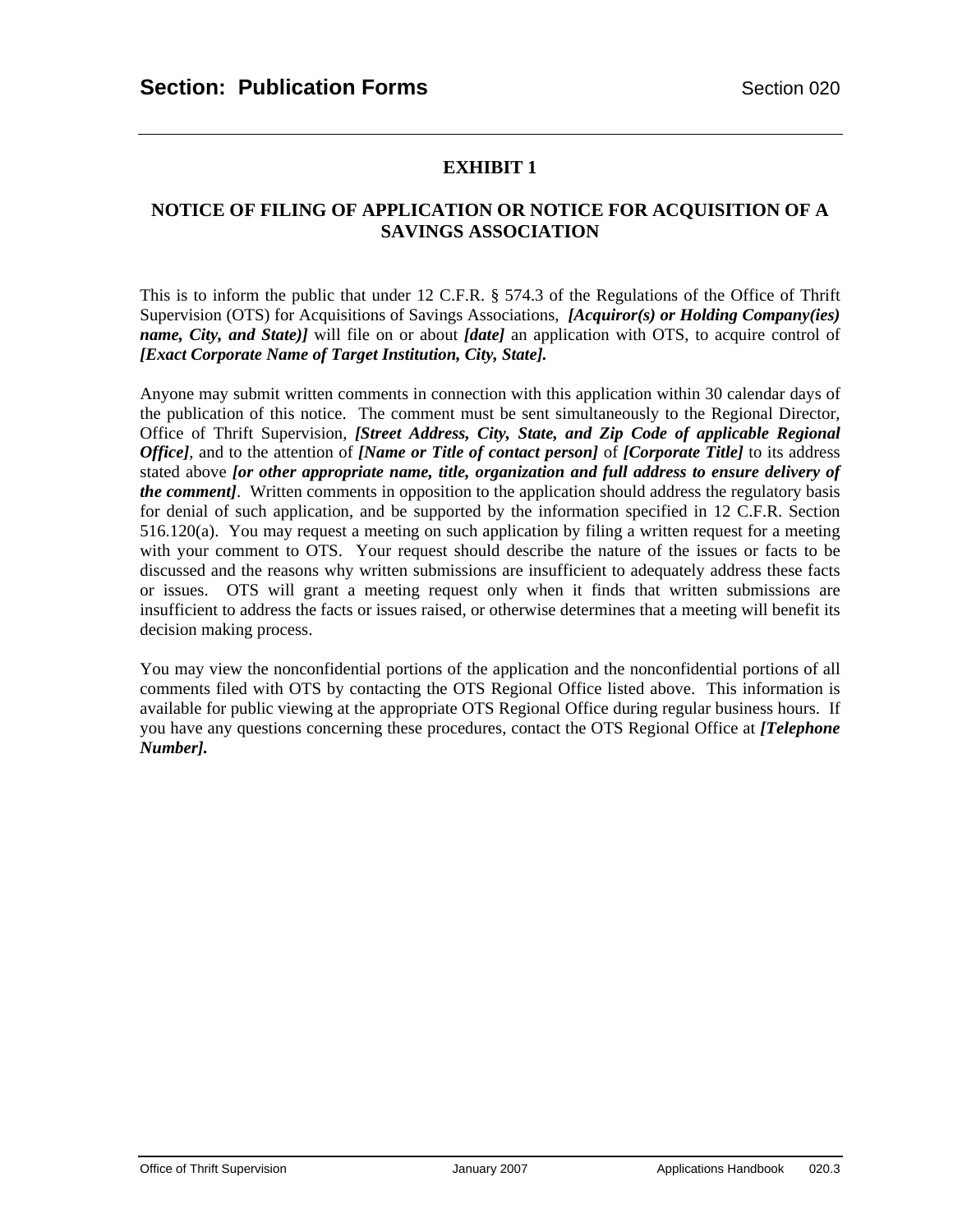### NOTICE *[(TO ESTABLISH A BRANCH OFFICE)* OR *(TO CHANGE THE LOCATION OF AN OFFICE)*

This is to inform the public that under 12 C.F.R. Section 545.95 of the Regulations of the Office of Thrift Supervision (OTS), *[Thrift Corporate Title, Street Address, City, Town, State, and Zip Code] [has filed/intends to file]* an application with OTS for permission to *[(establish a branch office at (proposed location)) or (change the location of a branch office from (present address) to (proposed address))]***.** 

Anyone may submit written comments in connection with this application within 30 calendar days of the publication of this notice. The comment must be sent simultaneously to the Regional Director, Office of Thrift Supervision, *[Street Address, City, State, and Zip Code of applicable Regional Office]*, and to the attention of *[Name or Title of contact person]* of *[Thrift Corporate Title]* to its address stated above *[or other appropriate name, title, organization, and full address to ensure delivery of the comment]*. Written comments in opposition to the application should address the regulatory basis for denial of such application, and be supported by the information specified in 12 C.F.R. Section 516.120(a). You may request a meeting on such application by including a written request for a meeting with your comment to OTS. Your request should describe the nature of the issues or facts to be discussed and the reasons why written submissions are insufficient to adequately address these facts or issues. OTS will grant a meeting request only when it finds that written submissions are insufficient to address the facts or issues raised, or otherwise determines that a meeting will benefit its decision making process.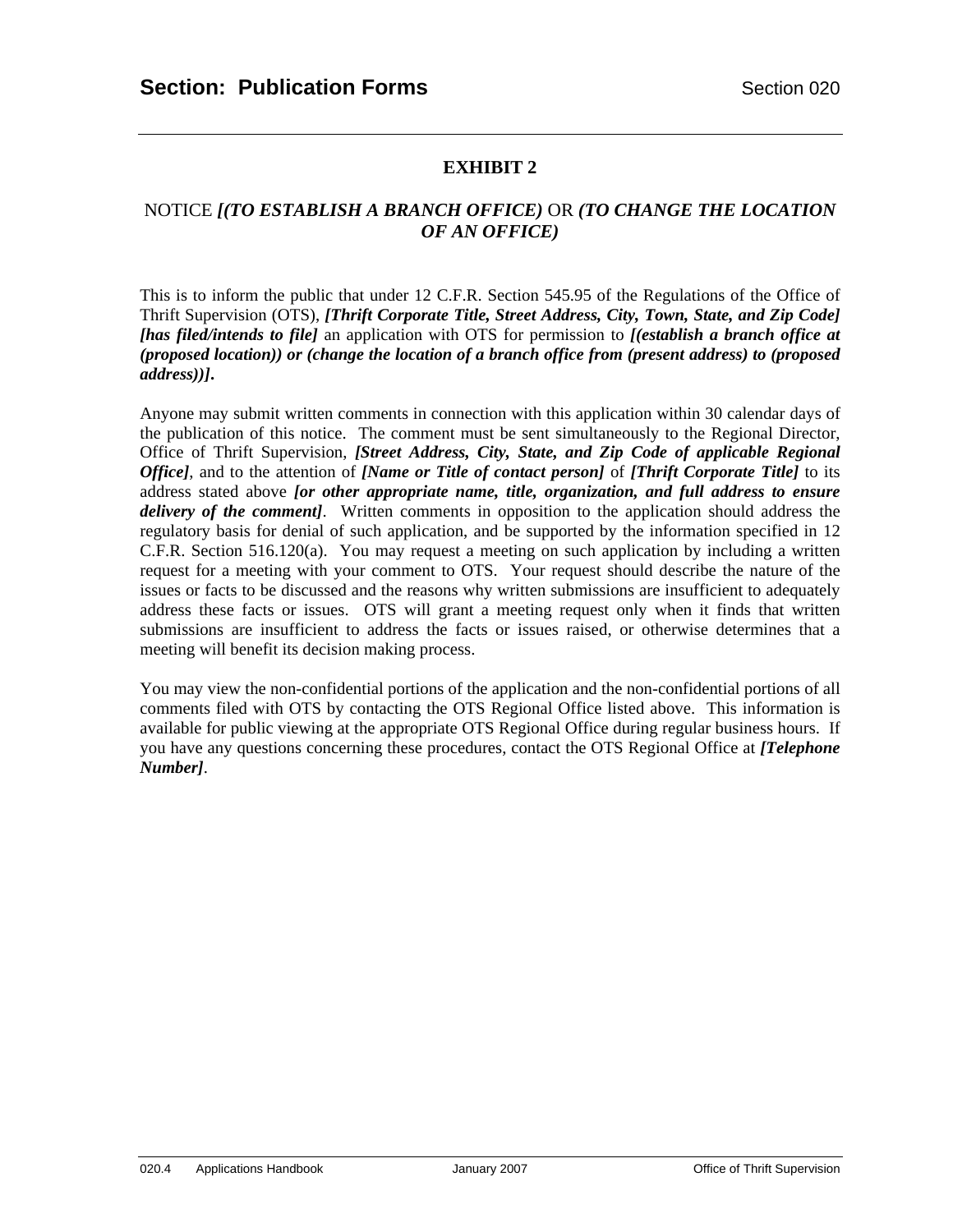#### NOTICE *[(TO ESTABLISH A BRANCH OFFICE)* OR *(TO CHANGE THE LOCATION OF AN OFFICE)*

This is to inform the public that under 12 C.F.R. Section 545.93 of the Regulations of the Office of Thrift Supervision (OTS), *[Thrift Corporate Title, Street Address, City, Town, State, and Zip Code]*  intends to *[(establish a branch office at (proposed location)) or (change the location of a branch office from (present address) to (proposed address))]***.** 

Anyone may submit written comments within 30 calendar days of the date of publication of this notice. The comment must be sent simultaneously to the Regional Director, Office of Thrift Supervision, *[Street Address, City, State, and Zip Code of applicable Regional Office]*, and to the attention of *[Name or Title of contact person]* of *[Thrift Corporate Title]* to its address stated above *[or other appropriate name, title, organization, and full address to ensure delivery of the comment]*. Written comments in opposition to **[(establishment of the proposed branch) or (the relocation)]**  should address the regulatory basis for denial of such application, and be supported by the information specified in 12 C.F.R. Section 516.120(a). You may request a meeting on such application by including a written request for a meeting with your comment to OTS. Your request should describe the nature of the issues or facts to be discussed and the reasons why written submissions are insufficient to adequately address these facts or issues. OTS will grant a meeting request only when it finds that written submissions are insufficient to address the facts or issues raised, or otherwise determines that a meeting will benefit its decision making process.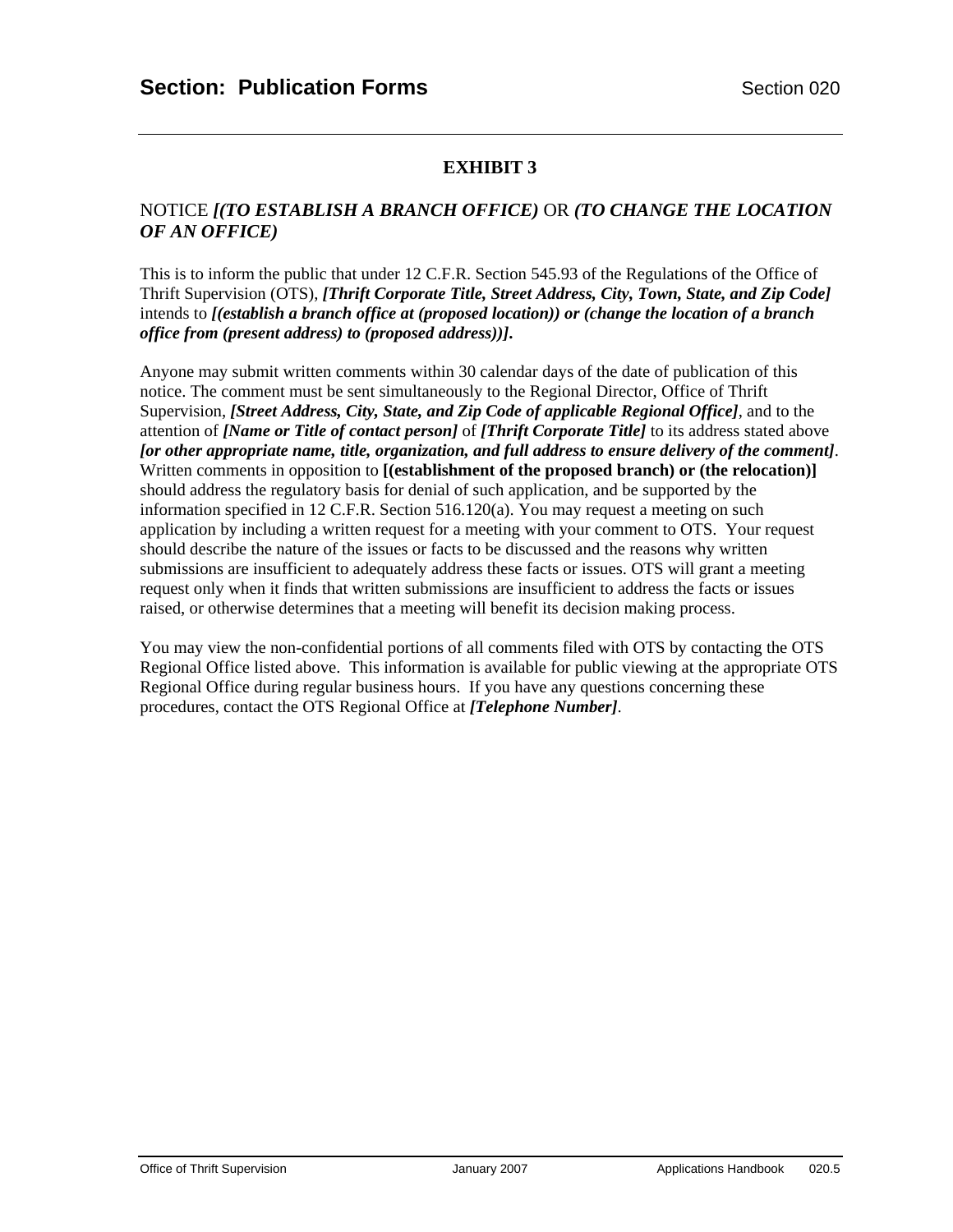#### **NOTICE OF ASSUMPTION OF DEPOSITS APPLICATION**

Notice is hereby given that application has been made to the Office of Thrift Supervision (OTS), for approval of the assumption of liabilities of the *[address of branch(es)]* branch office*[s]* of *[Exact Corporate Name of Selling Institution, City, State]* by *[Exact Corporate Name of Purchasing Association, Street Address, City, State, and Zip Code].*

It is contemplated that *[Name of Purchaser]* will continue to operate the acquired branch office*[s]* at *[its or their]* current location*[s]*. *[Note: If all or certain offices will be closed or consolidated, substitute the following "(Name of Purchaser) will (discontinue operations of the acquired branch office(s) at (its or their) current location(s)) or (continue to operate the acquired branch offices at their current locations with the exception of (identify the location of each office to be closed including Street Address, City, State)].*

This notice is published pursuant to 12 U.S.C. Section 1828(c) of the Federal Deposit Insurance Act and 12 C.F.R. Section 563.22 of the regulations of OTS. This notice will appear at approximately one-week intervals over a 30-day period beginning *[date]* and ending *[date].*

Anyone may submit written comments in connection with this application within 30 calendar days of the initial publication date of this notice. The comment must be sent simultaneously to the Regional Director, Office of Thrift Supervision, *[Street Address, City, State, and Zip Code of applicable Regional Office***]**, and to the attention of *[Name or Title of contact person]* of *[Name of the Purchasing Association]* to its address stated above *[or other appropriate name, title, organization, and full address to ensure delivery of the comment letter]*. Written comments in opposition to the application should address the regulatory basis for denial of such application, and be supported by the information specified in 12 C.F.R. Section 516.120(a). You may request a meeting on such application by including a written request for a meeting with your comment to OTS. Your request should describe the nature of the issues or facts to be discussed and the reasons why written submissions are insufficient to adequately address the facts or issues. OTS will grant a meeting request only when it finds that written submissions are insufficient to address the facts or issues raised, or otherwise determines that a meeting will benefit its decision making process.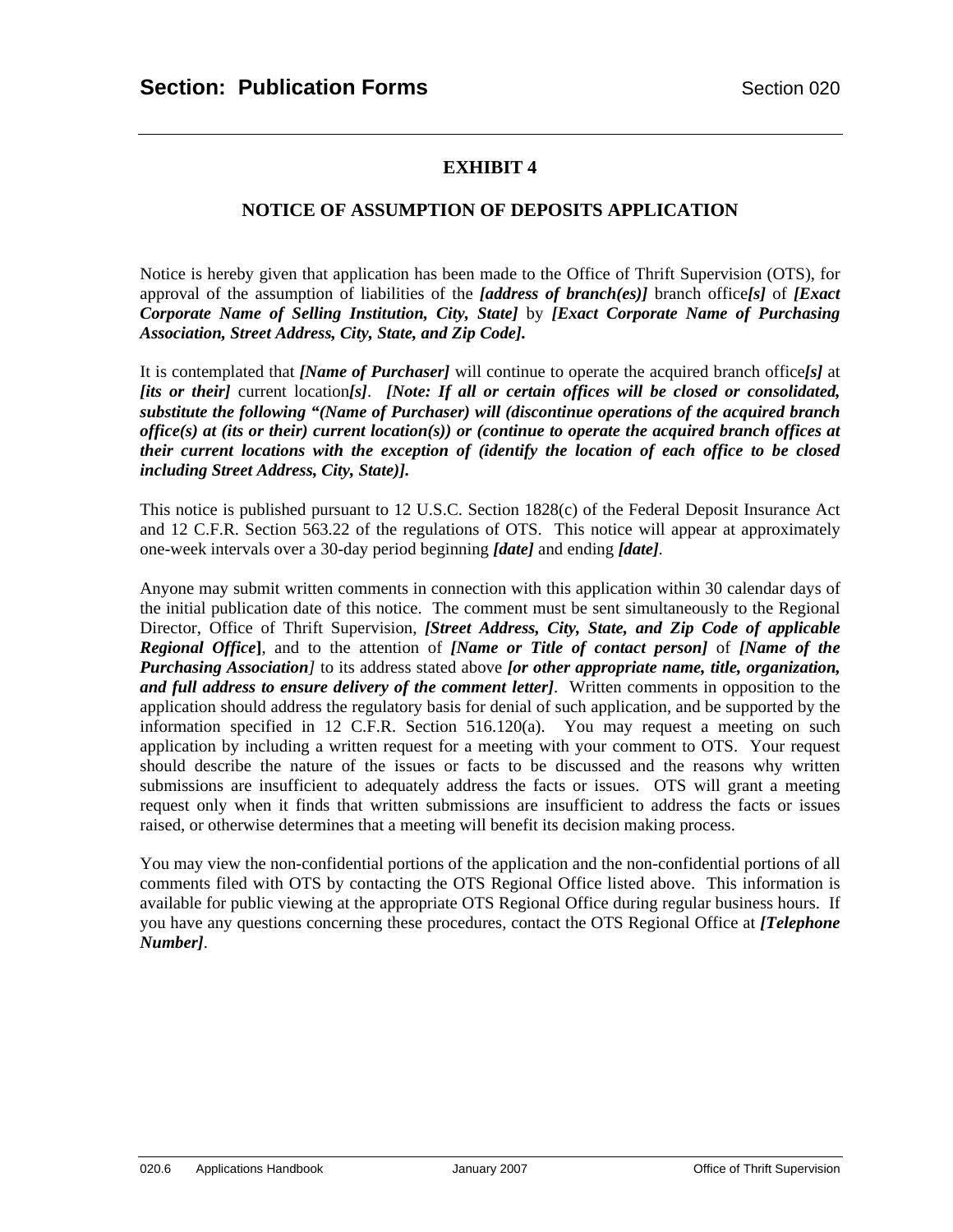#### **NOTICE OF MERGER APPLICATION**

Notice is hereby given that application has been made to the Office of Thrift Supervision (OTS), for approval of the merger of *[Exact Corporate Name of Selling Institution, City, and State]* into *[Exact Corporate Name of Purchasing Association, Street Address, City, State, and Zip Code].*

It is contemplated that all offices of the above-named depository institutions will continue to operate with the exception of *[identify location of each office to be closed including Street Address, City, State]. [Note: If no offices will be closed or consolidated, insert instead: "(Name of Purchaser) will continue to operate the office(s) at (its or their) current location(s)."]*

This notice is published pursuant to 12 U.S.C. Section 1828(c) of the Federal Deposit Insurance Act and 12 C.F.R. Section 563.22 of the regulations of OTS. This notice will appear at approximately one-week intervals over a 30-day period beginning *[date]* and ending *[date]*.

Anyone may submit written comments in connection with this application within 30 calendar days of the initial publication date of this notice. The comment must be sent simultaneously to the Regional Director, Office of Thrift Supervision, *[Street Address, City, State, and Zip Code of applicable Regional Office],* and to the attention of *[Name or Title of contact person]* of *[Name of the Purchasing Association]* to its address stated above *[or other appropriate name, title, organization, and full address to ensure delivery of the comment letter]*. Written comments in opposition to the application should address the regulatory basis for denial of such application, and be supported by the information specified in 12 C.F.R. Section 516.120(a). You may request a meeting on such application by including a written request for a meeting with your comment to OTS. Your request should describe the nature of the issues or facts to be discussed and the reasons why written submissions are insufficient to adequately address the facts or issues. OTS will grant a meeting request only when it finds that written submissions are insufficient to address the facts or issues raised, or otherwise determines that a meeting will benefit its decision making process.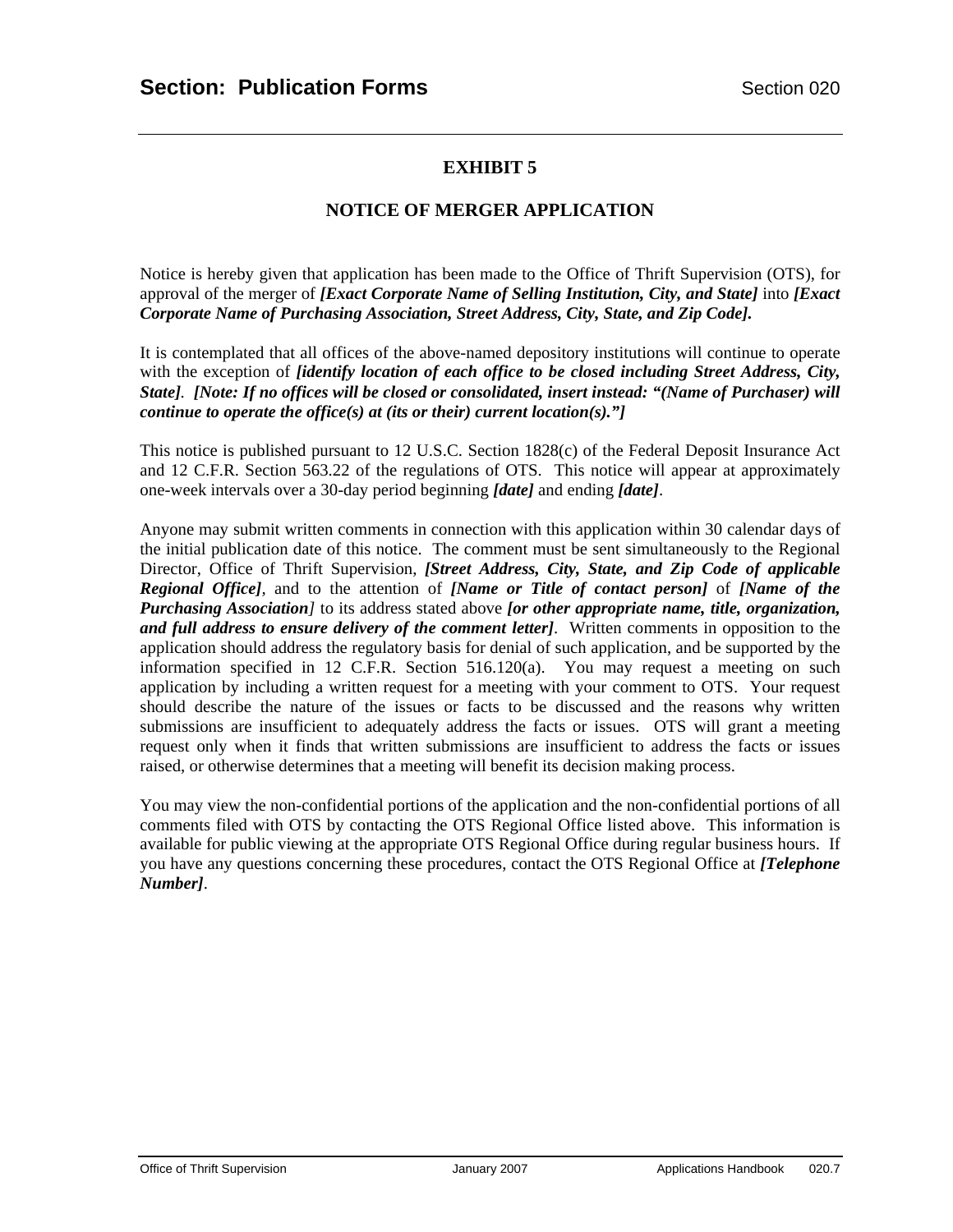#### **NOTICE OF FILING OF APPLICATION FOR PERMISSION TO ORGANIZE A FEDERAL SAVINGS ASSOCIATION**

This is to inform the public that under 12 C.F.R. Section *[543.2 or 552.2-1]* of the Rules and Regulations of the Office of Thrift Supervision (OTS), *[Name of organizing group & location including Street Address, City, State, and Zip Code]* has filed an application with OTS, for permission to organize a Federal savings association to be known as *[corporate title of savings association]* and located at, or in the immediate vicinity of, *[proposed location including Street Address, City, State]***.** 

Anyone may submit written comments in connection with this application within 30 calendar days of the publication of this notice. The comment must be sent simultaneously to the Regional Director, Office of Thrift Supervision, *[Street Address, City, State, and Zip Code of applicable Regional Office]***,** and to the attention of *[Name of the organizing group and contact name]* to its address stated above *[or other appropriate name, title, organization, and full address to ensure delivery of the comment]***.** Written comments in opposition to the application should address the regulatory basis for denial of such application, and be supported by the information specified in 12 C.F.R. Section 516.120(a). You may request a meeting on such application by including a written request for a meeting with your comment to OTS. Your request should describe the nature of the issues or facts to be discussed and the reasons why written submissions are insufficient to adequately address the facts or issues. OTS will grant a meeting request only when it finds that written submissions are insufficient to address the facts or issues raised, or otherwise determines that a meeting will benefit its decision making process.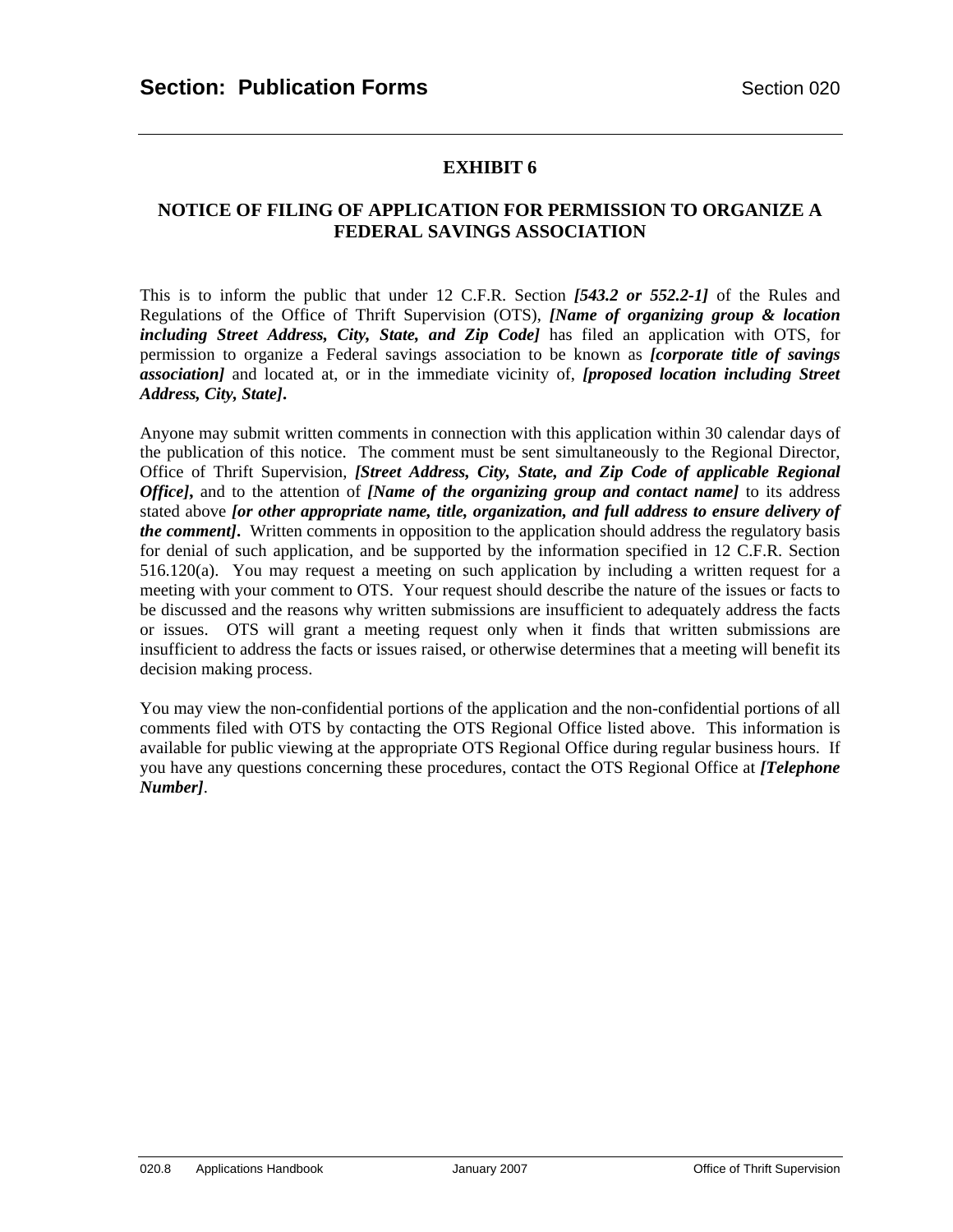#### **NOTICE OF FILING OF APPLICATION FOR ACQUISITION OF A SAVINGS ASSOCIATION AND FOR PERMISSION TO ORGANIZE A FEDERAL SAVINGS ASSOCIATION**

This is to inform the public that under 12 C.F.R. Sections 574.3 and 552.2-1 of the Rules and Regulations of the Office of Thrift Supervision (OTS), *[Acquiror(s) or Holding Company(ies) name, Street Address, City, State, and Zip Code (complete mailing address is needed for only one entity for the purpose of receiving comment letters, whereas additional entities need only City and State)]* will file on or about *[date]* an application with OTS, for permission to organize and acquire control of a Federal savings association to be known as *[thrift corporate title]* and located at, or in the immediate vicinity of, *[proposed location…Street Address, City, State]***.** 

Anyone may submit written comments in connection with this application within 30 calendar days of the publication of this notice. The comment must be sent simultaneously to the Regional Director, Office of Thrift Supervision, *[Street Address, City, State, and Zip Code of applicable Regional Office],* and to the attention of *[Name or Title of contact person]* of *[Name of the Acquirer or the Holding Company]* to its address stated above *[or other appropriate name, title, organization, and full address to ensure delivery of the comment letter]*. Written comments in opposition to the application should address the regulatory basis for denial of such application, and be supported by the information specified in 12 C.F.R. Section 516.120(a). You may request a meeting on such application by including a written request for a meeting with your comment to OTS. Your request should describe the nature of the issues or facts to be discussed and the reasons why written submissions are insufficient to adequately address the facts or issues. OTS will grant a meeting request only when it finds that written submissions are insufficient to address the facts or issues raised, or otherwise determines that a meeting will benefit its decision making process.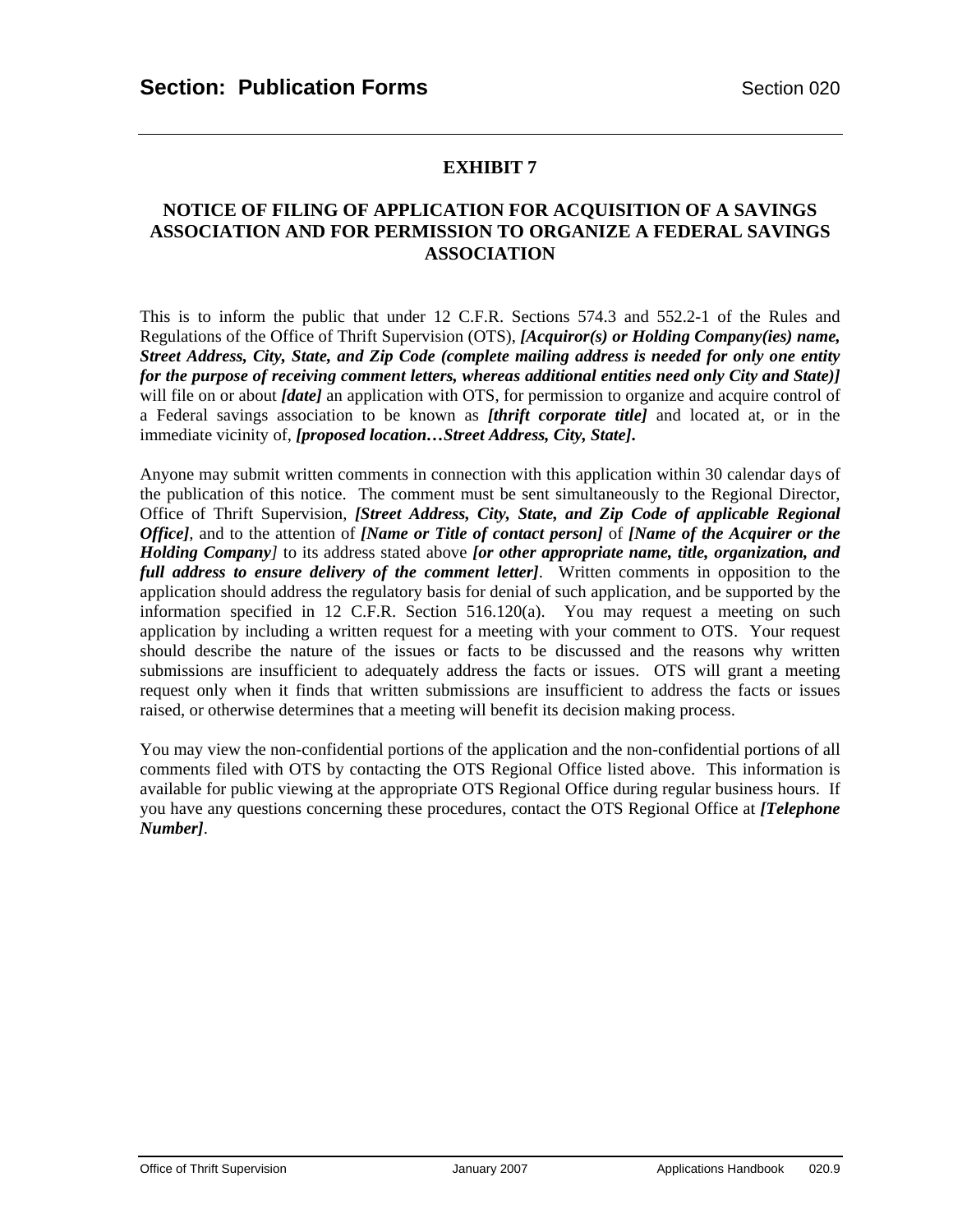#### **NOTICE OF FILING OF APPLICATION FOR ACQUISITION OF A SAVINGS ASSOCIATION AND NOTICE OF MERGER**

This is to inform the public that under 12 C.F.R. Sections 574.3 and 563.22 of the Rules and Regulations of the Office of Thrift Supervision (OTS), *[Holding Company(ies) name, Street Address, City, State, and Zip Code (complete mailing address is needed for only one entity for the purpose of receiving comment letters, whereas additional entities need only City and State)]* will file on or about *[date]* an application with OTS, to acquire control of *[Exact Corporate Name of Selling Institution, City, State],* through *[briefly describe the transaction, e.g. merger, consolidation, purchase and assumption, etc., with/into/of/to, include the Exact Corporate Titles of financial institutions involved].*

It is contemplated that all offices of the above-named depository institutions will continue to operate with the exception of *[identify location of each office to be closed including Street Address, City, State]. [Note: If no offices will be closed or consolidated, insert instead: "(Name of Holding Company) will continue to operate the office(s) at (its or their) current location(s)."]*

This notice is published pursuant to 12 U.S.C. Section 1828(c) of the Federal Deposit Insurance Act and 12 C.F.R. Sections 563.22 and 574.6 of the regulations of OTS. This notice will appear at approximately one-week intervals over a 30-day period beginning *[date]* and ending *[date]*.

Anyone may submit written comments in connection with this application within 30 calendar days of the initial publication date of this notice. The comment must be sent simultaneously to the Regional Director, Office of Thrift Supervision, *[Street Address, City, State, and Zip Code of applicable Regional Office],* and to the attention of *[Name or Title of contact person]* of *[Name of the Acquirer or the Holding Company]* to its address stated above *[or other appropriate name, title, organization and full address to ensure delivery of the comment letter]*. Written comments in opposition to the application should address the regulatory basis for denial of such application, and be supported by the information specified in 12 C.F.R. Section 516.120(a). You may request a meeting on such application by including a written request for a meeting with your comment to OTS. Your request should describe the nature of the issues or facts to be discussed and the reasons why written submissions are insufficient to adequately address the facts or issues. OTS will grant a meeting request only when it finds that written submissions are insufficient to address the facts or issues raised, or otherwise determines that a meeting will benefit its decision making process.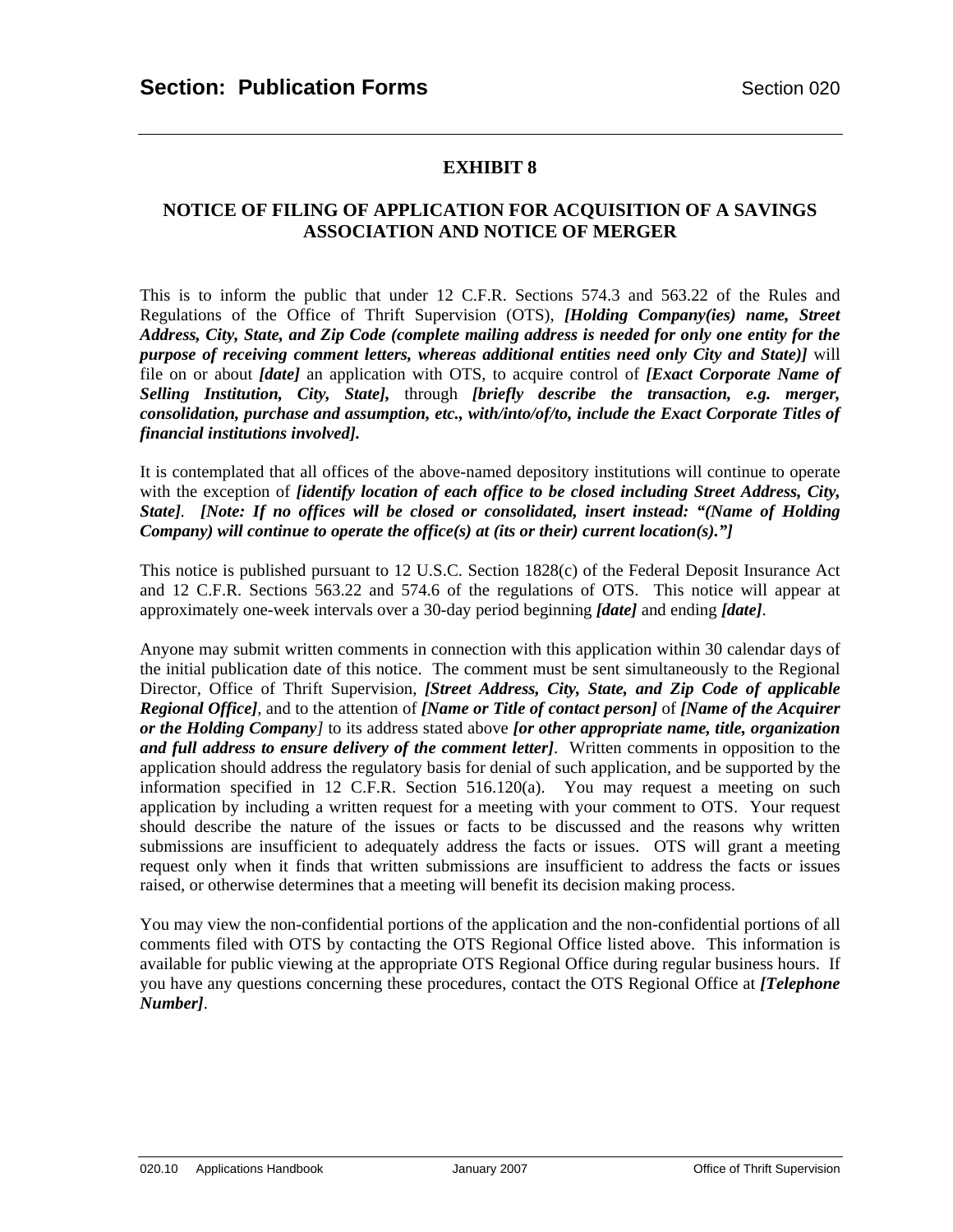#### **NOTICE OF FILING OF APPLICATION FOR ACQUISITION OF A SAVINGS ASSOCIATION AND APPLICATION FOR PERMISSION TO CONVERT TO A FEDERAL SAVINGS ASSOCIATION**

This is to inform the public that under 12 C.F.R. Sections 574.3, and 552.2-6 of the Rules and Regulations of the Office of Thrift Supervision (OTS), *[Acquiror(s) or Holding Company(ies) name, Street Address, City, State, and Zip Code (complete mailing address is needed for only one entity for the purpose of receiving comment letters, whereas additional entities need only City and State)]* will file on or about *[date]* an application with OTS, to acquire control of *[Exact Corporate Name of Proposed Savings Association, City, State].* As part of the transaction, *[Exact Corporate Title of the converting institution]* will file an application to convert from a *[specify the existing charter type of the converting institution]* to a Federal savings association to be called *[Exact Corporate Name of Proposed Savings Association]***.** 

Anyone may submit written comments in connection with this application within 30 calendar days of the publication of this notice. The comment must be sent simultaneously to the Regional Director, Office of Thrift Supervision, *[Street Address, City, State, and Zip Code of applicable Regional Office],* and to the attention of *[Name or Title of contact person]* of *[Name of the Acquirer or the Holding Company]* to its address stated above *[or other appropriate name, title, organization, and full address to ensure delivery of the comment letter]*. Written comments in opposition to the application should address the regulatory basis for denial of such application, and be supported by the information specified in 12 C.F.R. Section 516.120(a). You may request a meeting on such application by including a written request for a meeting with your comment to OTS. Your request should describe the nature of the issues or facts to be discussed and the reasons why written submissions are insufficient to adequately address the facts or issues. OTS will grant a meeting request only when it finds that written submissions are insufficient to address the facts or issues raised, or otherwise determines that a meeting will benefit its decision making process.